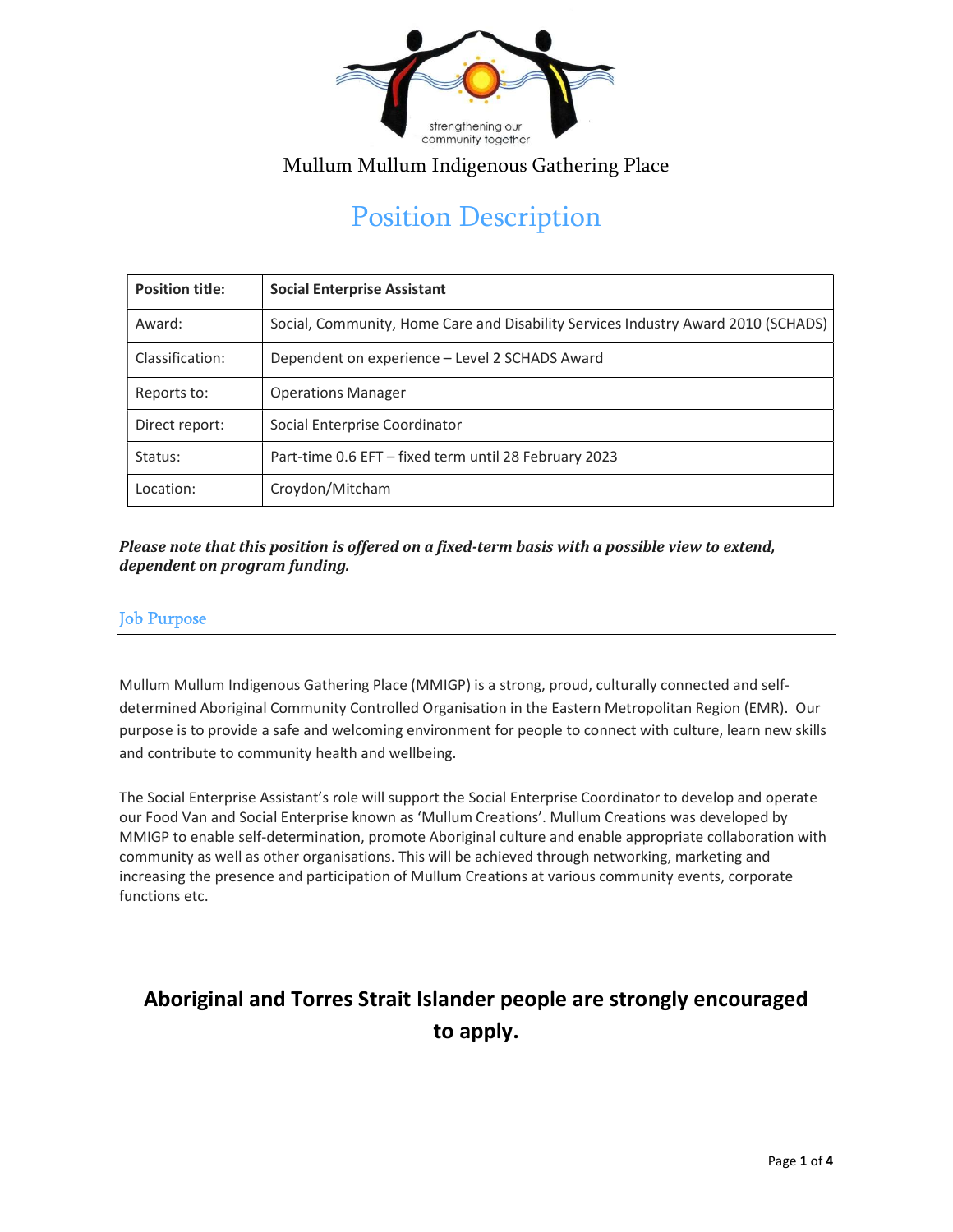

#### Key Responsibilities

- Assist in the operations of the Mullum Creations Food Van including food preparation and catering at various events
- Ensure that the Mullum Creations workspace is well maintained, particularly ensuring that the kitchen and food preparation areas are clean and tidy.
- Maintain appropriate equipment and stock levels on hand to effectively operate Mullum Creations and the Food Van.
- Support the Social Enterprise Coordinator to facilitate events and projects with staff and volunteer support. Facilitate the programs and events with versatility, flexibility, enthusiasm and a high level of self-motivation and initiative.
- Support brand development, promotion and engagement of the Social Enterprise in line with the strategic plan of MMIGP as well as the guiding values and marketing strategy of the Social Enterprise.
- **Increase Aboriginal and or Torres Strait Islander presence and participation at local community events.**
- Liaise with a variety of stakeholders including but not limited to potential event holders, local government and councils, businesses, suppliers, customers, and educational groups.
- Promote appropriate cultural protocols and sensitivity concerning cultural education.
- Evaluation of the Mullum Creations Food Van including assisting in undertaking reviews of the processes and procedures to achieve efficiencies and improvements in quality of services.
- Assist with the maintenance of a confidential register of volunteers that will support the operations of the social enterprise.
- Work collaboratively with MMIGP management and other MMIGP program workers, community groups and other stakeholders.
- Ensure appropriate record keeping and documentation is maintained and completed within designated timeframes.
- Support the Social Enterprise Coordinator to implement effective risk management strategies as required.
- Comply with all MMIGP policies, code of conduct, procedures and practices, including health and safety; COVID safe regulations and external funding body requirements and legislation.
- Any other duties as directed by the Social Enterprise Coordinator or other supervisor where required.

#### Key Selection Criteria

- Demonstrated understanding of the Victorian Aboriginal community and the ability to communicate effectively with Aboriginal and Torres Strait Islander people.
- Understanding of the specific cultural and historical issues that impact on Aboriginal and Torres Strait Islander people, particularly in response to intergenerational trauma and the Stolen Generations.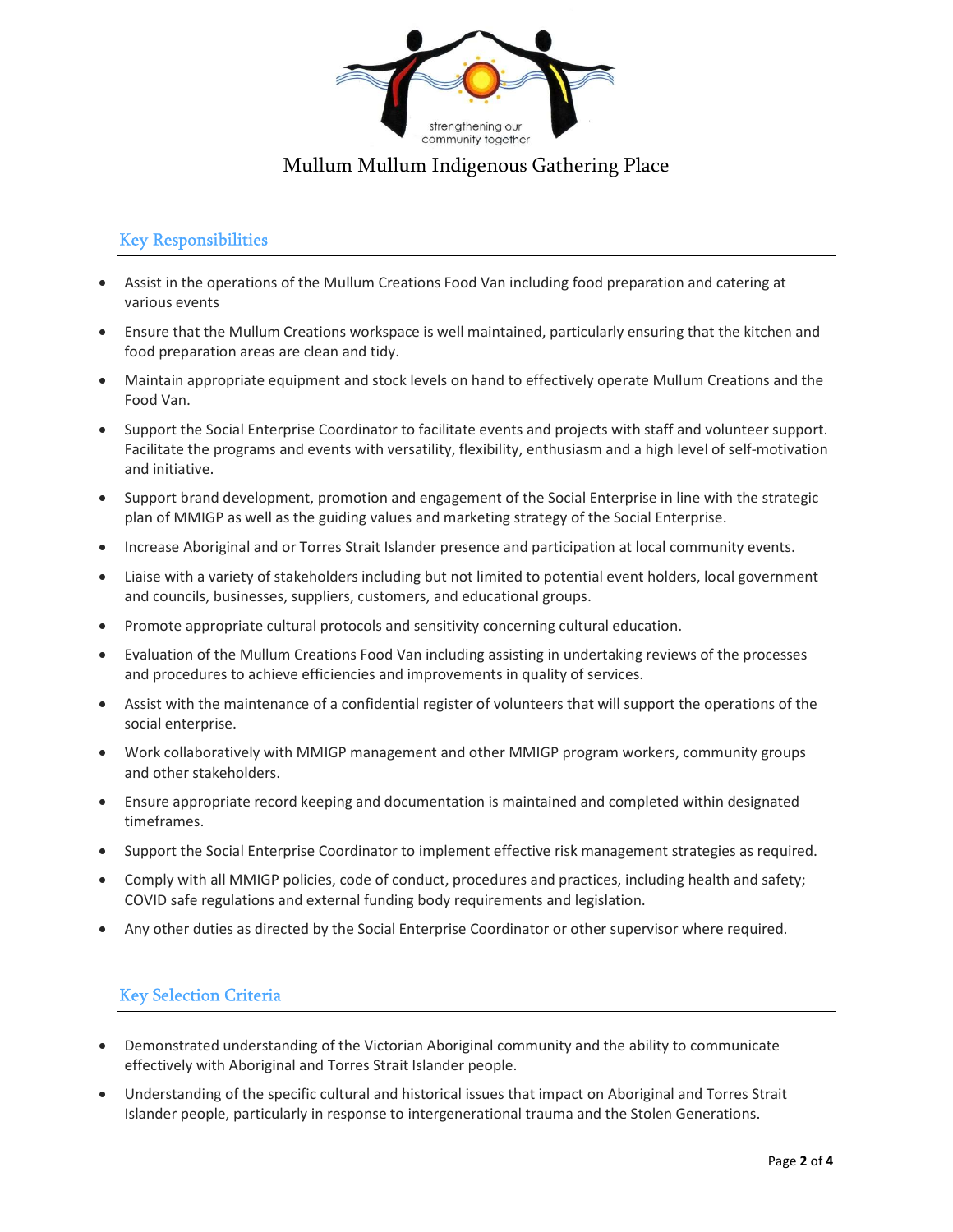

- Demonstrated knowledge and understanding of culturally appropriate community engagement and communication.
- Demonstrated experience or understanding of working in a hospitality setting or similar. Food trailers and/or food van experience is highly desirable.
- Excellent customer service skills and ability to engage effectively with people.
- Demonstrated ability to be flexible and adapt to changing and fast paced working environments.
- Demonstrated liaison and networking skills and ability to work with other organisations, services and agencies.
- Proficient computer skills, including social media platforms and other relevant IT knowledge.
- Availability to work flexible hours including after-hours and weekends where required, particularly in relation to specific events and occasions

#### Required

- Current Victorian Driver's License
- Full Vaccination for COVID 19
- A current first aid certificate or willingness to obtain once employed
- A current or willingness to obtain a Working with Children Check and Police Check
- Available to work flexible hours including weekends, school holidays and afterhours where required

#### Personal Attributes

- Culturally aware and inclusive
- Client and Community focused
- Collaborative and supportive
- Able to form positive relationships with others
- **Ethical and honest**
- Self-disciplined
- Strong interpersonal skills
- Excellent communication skills